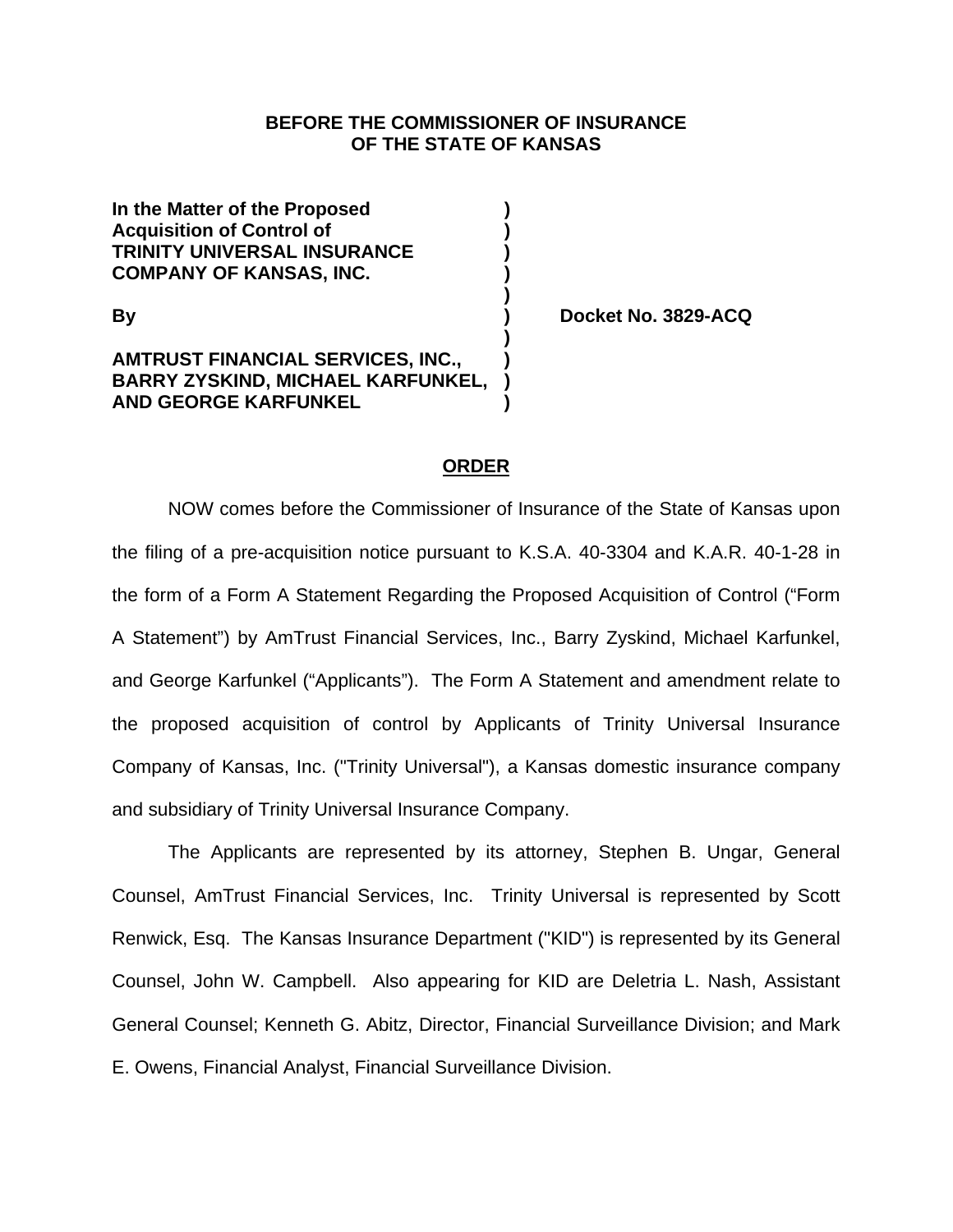This Order shall become effective as a Final Order, without further notice, upon the expiration of the fifteen (15) day period if no request for hearing is made, pursuant to K.S.A. 77-542.

Pursuant to the authority granted to the Commissioner pursuant to K.S.A. 40- 3301 and 40-3304(d)(1) and in accordance with the Kansas Administrative Procedures Act, K.S.A. 77-501, *et seq.,* the Commissioner hereby asserts the following declarations of public interest and policy, findings of fact, conclusions of law, and orders:

### **DECLARATIONS OF PUBLIC INTEREST AND POLICY**

 The Commissioner finds and declares that it is consistent with the public interest and the interest of policyholders to permit insurers to:

(a) Engage in activities which would enable insurers to make better use of management skills and facilities;

(b) diversify into new lines of business through acquisition and/or organization of subsidiaries;

(c) have free access to capital markets which could provide funds for insurers to use in diversification programs;

(d) implement sound tax-planning conclusions; and

(e) serve the changing needs of the public and adapt to changing conditions of the social, economic and political environment so that insurers are able to compete effectively and to meet the growing public demand for institutions capable of providing a comprehensive range of financial services.

The Commissioner further finds and declares that the policies and purposes in K.S.A. 40-3301, *et seq.,* promote the public interest by: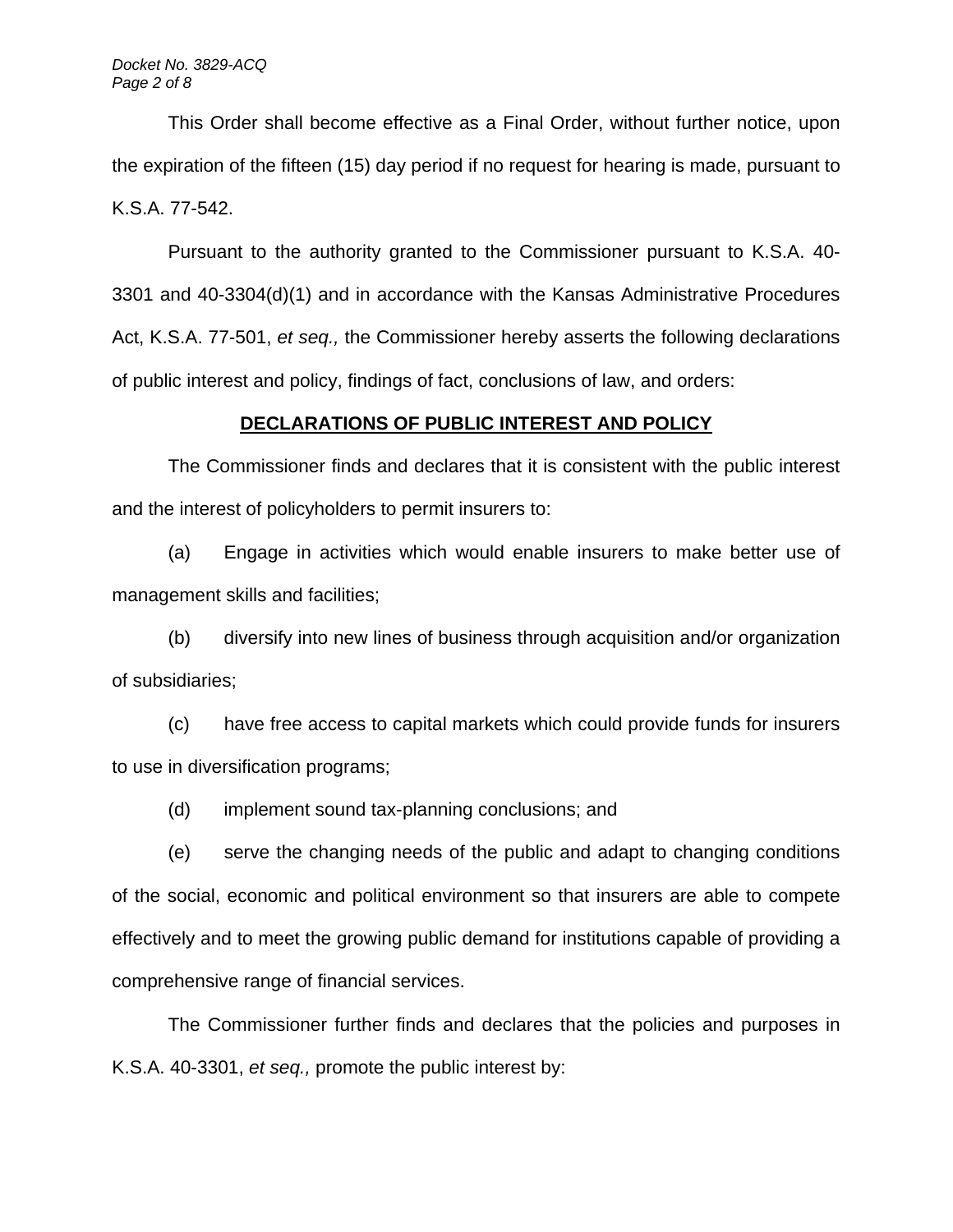(a) facilitating the achievement of the objectives enumerated in K.S.A. 40- 3301 and set out above;

(b) requiring disclosure of pertinent information relating to changes in control of an insurer;

(c) requiring disclosure by an insurer of material transactions and relationships between the insurer and its affiliates, including certain dividends paid by the insurer; and

(d) providing standards governing material transactions between an insurer and its affiliates.

### **FINDINGS OF FACT AND CONCLUSIONS OF LAW**

The findings and conclusions stated herein are based upon the statements made by Applicant in the Form A Statement, amendment, and accompanying documents made under oath and filed with KID by Applicant pursuant to K.S.A. 40-3304(b) and K.A.R. 40-1-28.

1. Significant documents have been reviewed by representatives of the Financial Surveillance and Legal Divisions of KID, and the Commissioner has had the benefit of their technical expertise and advice as provided in K.S.A. 77-546(c).

2. The purpose of the filing of the Form A Statement is to seek authority from KID for the proposed acquisition of control of Trinity Universal by the Applicants. The terms and conditions of the proposed acquisition are more fully set forth in the Form A Statement dated December 27, 2007 and filed with the Commissioner, pursuant to the Kansas Insurance Holding Companies Act, K.S.A. 40-3301, *et seq.*, and Amendment No. 1 dated March 5, 2008 and filed with the Commissioner.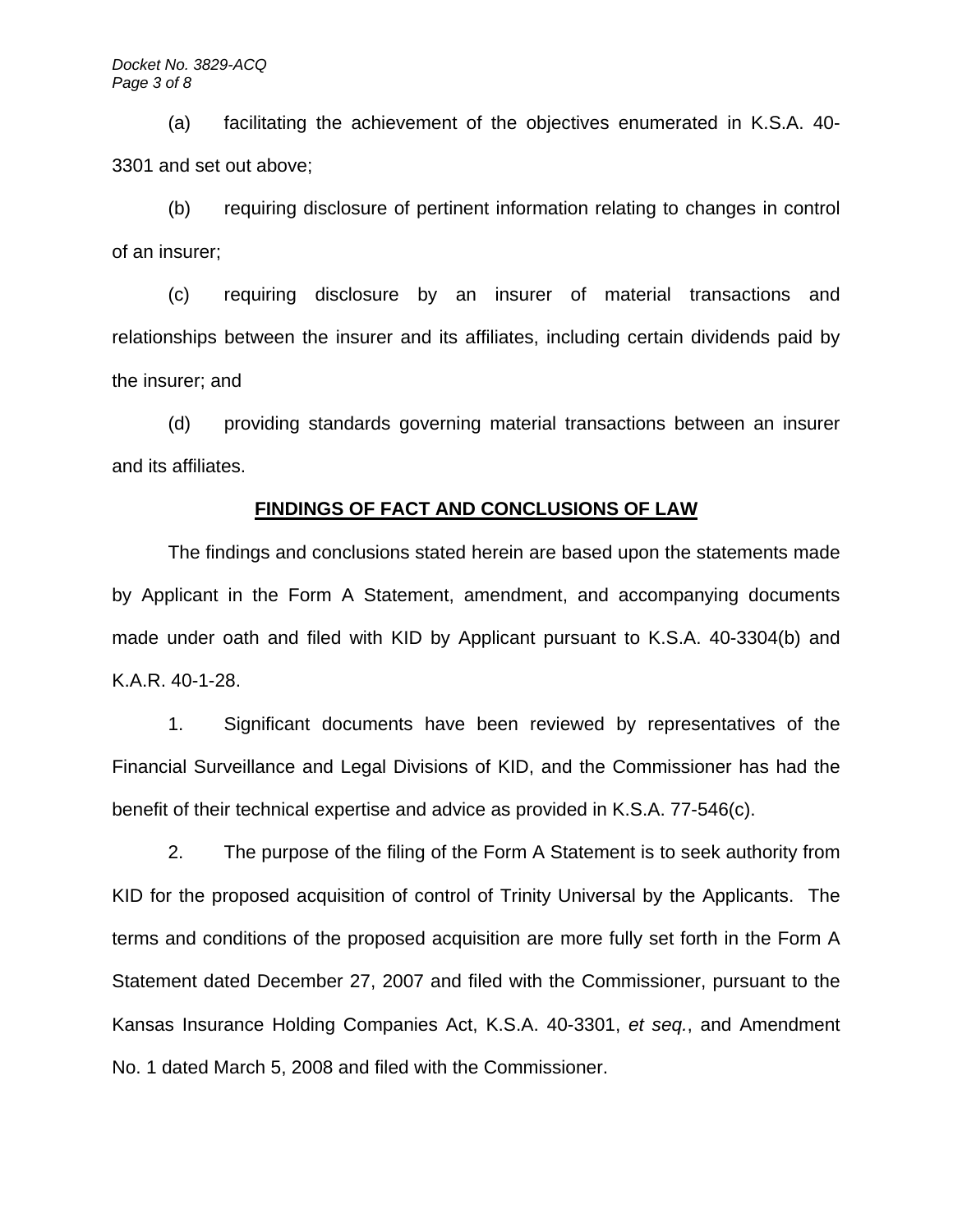3. Applicants submitted various Exhibits to the Form A Statement, including, but not limited to, the Stock and Asset Purchase Agreement by and between Trinity Universal Insurance Company and AmTrust Financial Services, Inc. dated December 6, 2007; organization charts, financial statements, and other related agreements.

4. The staff of KID have inspected and reviewed the contents of the Form A Statement, Amendment No. 1, and Exhibits attached thereto, to the extent necessary, and found that the filing of the Form A Statement, Amendment No. 1, and Exhibits are in accordance with K.S.A. 40-3304 and K.A.R. 40-1-28 and that the Form A Statement, Amendment No. 1, and Exhibits have provided the information required under Kansas statutes to enable the Commissioner to render a decision on the application.

5. Trinity Universal Insurance Company of Kansas, Inc., a Kansas property and casualty company, was organized under the laws of Kansas on January 10, 1972 and was admitted to Kansas on February 19, 1972.

6. Trinity Universal is a wholly owned subsidiary of Trinity Universal Insurance Company ("Trinity Universal Insurance"), a Texas stock property and casualty insurance company.

7. AmTrust Financial Services, Inc. ("AmTrust") is a Delaware insurance holding company.

8. AmTrust entered into a Stock and Asset Purchase Agreement, dated December 6, 2007, contemplating the sale of Trinity Universal Insurance's issued and outstanding shares of Trinity Universal for an aggregate purchase price of \$55,000,000 plus the combined statutory capital and surplus of Trinity Universal, Milwaukee Casualty Insurance Co., a Wisconsin insurance company, Security National Insurance Company, a Texas insurance company, and Trinity Lloyd's Corporation, a Texas corporation.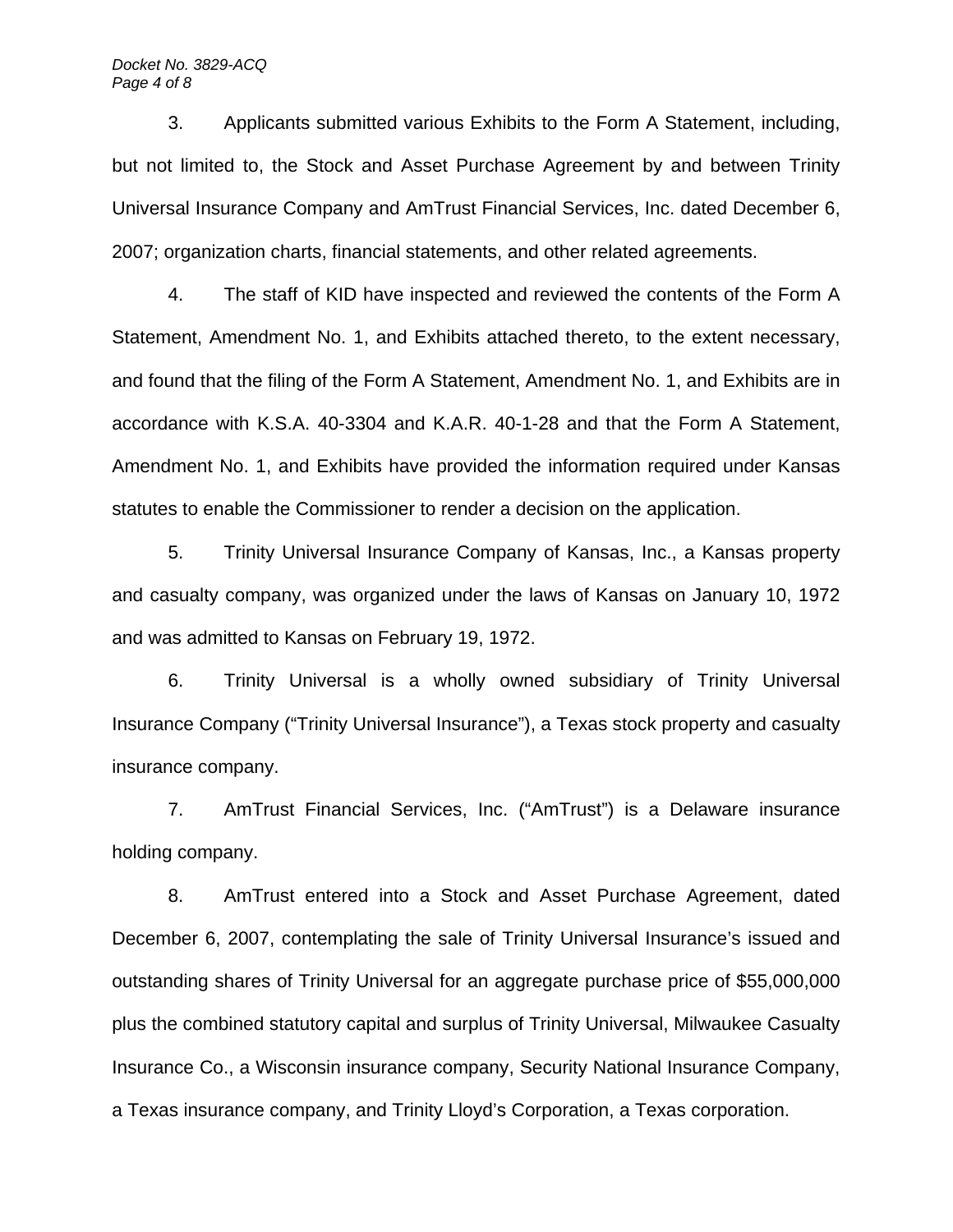9. Upon completion of the transaction, Applicant would own 100% of the issued and outstanding shares of common stock of Trinity Universal.

10. Review of the evidence establishes that after the acquisition of control as proposed in the Form A Statement and Amendment No. 1, Applicants will be able to satisfy the requirements necessary for maintaining the business of Trinity Universal to the satisfaction of any policyholders.

11. The evidence establishes that, after the acquisition of control as proposed in the Form A Statement and Amendment No. 1, Trinity Universal will be able to satisfy the requirements for the issuance of a license to write the line or lines of business for which it is presently licensed.

12. No evidence has been introduced to establish that the financial condition of Applicants will jeopardize the financial stability of Trinity Universal or prejudice the interests of any policyholders.

13. Evidence has been introduced which shows that Applicants have no plans or proposals to liquidate Trinity Universal, sell its assets, or consolidate or merge it with any person, or to make any other material change in its business or corporate structure or management which would be unfair and unreasonable to the policyholders of Trinity Universal and not be in the public interest.

14. Evidence has been introduced to establish that the competence, experience and integrity of those persons who will control the operations of Trinity Universal after the acquisition are such that it will be in the interests of the policyholders of Trinity Universal and of the public interest to permit the acquisition.

15. Evidence has been introduced to establish that Applicants' acquisition of Trinity Universal will not be hazardous or prejudicial to the insurance-buying public.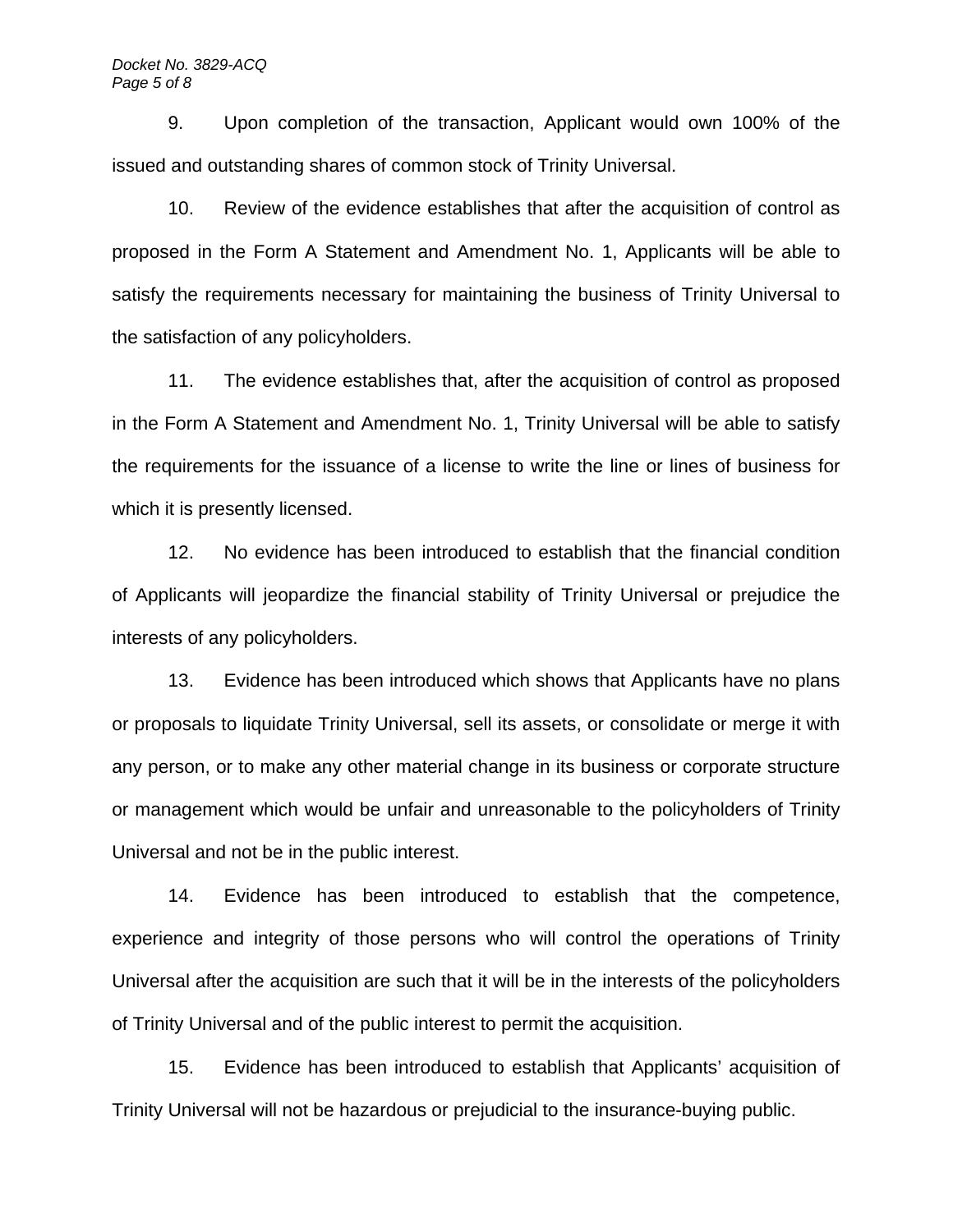16. The Form A Statement and Amendment No. 1 is in compliance with the provisions of the Kansas Insurance Holding Companies Act, K.S.A. 40-3301, *et seq*. and K.A.R. 40-1-28.

17. The evidence submitted supports approval of the proposed acquisition of control of Trinity Universal by the Applicants, subject to certain conditions and requirements.

**IT IS THEREFORE ORDERED BY THE COMMISSIONER OF INSURANCE THAT:** 

 1. The application by Applicants to acquire control of Trinity Universal Insurance Company of Kansas, Inc., a subsidiary of Trinity Universal Insurance Company, in the manner set forth in the Form A Statement, Amendment No. 1, and Exhibits attached thereto are hereby approved pursuant to K.S.A. 40-3304.

2. The ultimate controlling person is AmTrust Financial Services, Inc.

3. The Commissioner of Insurance retains jurisdiction over the subject matter of this proceeding and over the parties for the purpose of entering such further order or orders as may be deemed proper.

# **Notice of Rights**

 Applicants are entitled to a hearing pursuant to K.S.A. 77-537, the Kansas Administrative Procedure Act. If the Applicants desire a hearing, they must file a written request for a hearing with:

> John W. Campbell, General Counsel Kansas Insurance Department 420 S.W. 9th Street Topeka, Kansas 66612.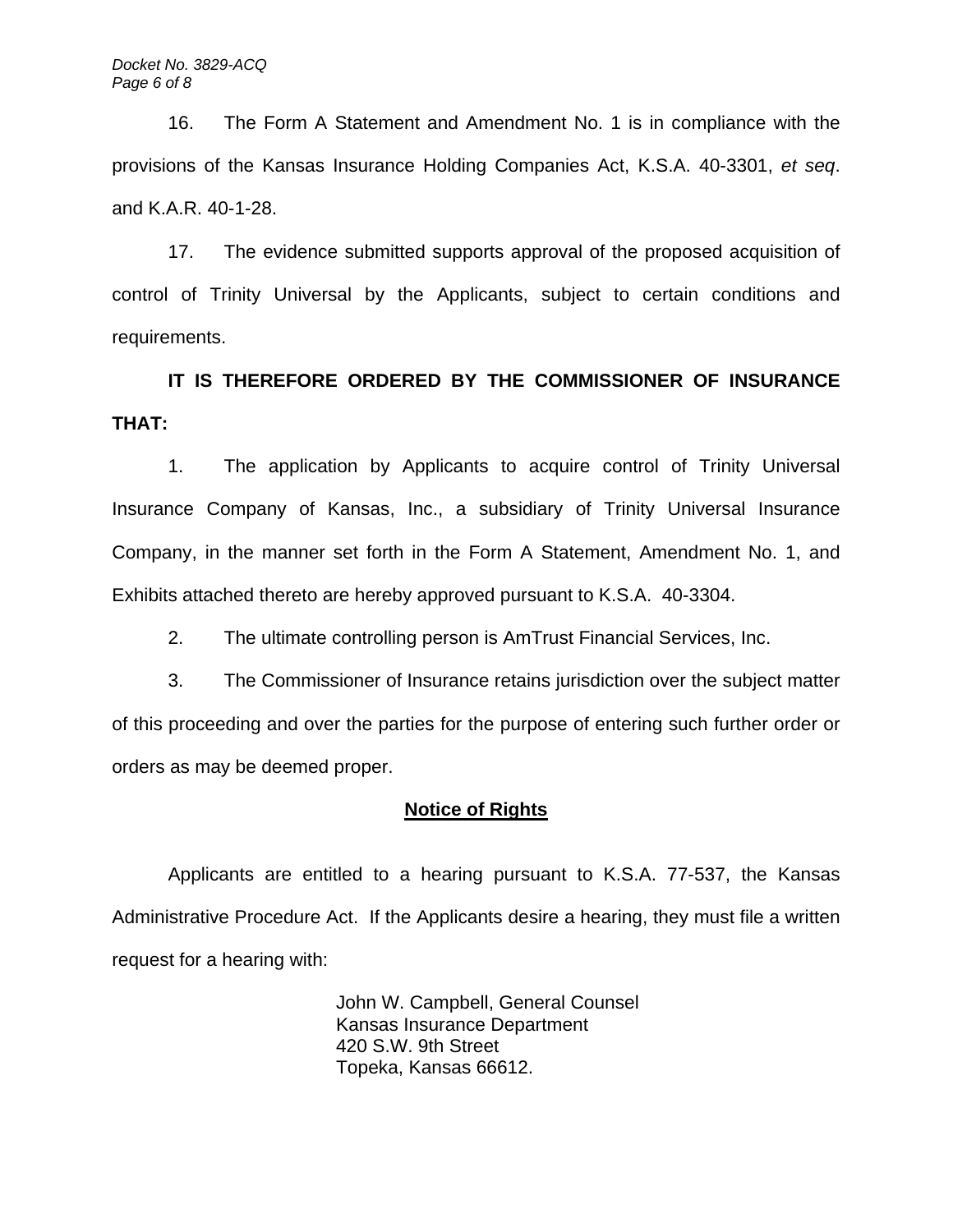*Docket No. 3829-ACQ Page 7 of 8* 

 This request must be filed within fifteen (15) days from the date of service of this Order. If the Applicants request a hearing, the Kansas Insurance Department will notify them of the time and place of the hearing and information on the procedures, right of representation, and other rights of parties relating to the conduct of the hearing, before commencement of same.

 If a hearing is not requested in the time and manner stated above, this Order shall become effective as a Final Order upon the expiration of time for requesting a hearing, pursuant to K.S.A. 77-613. In the event the Applicants file a petition for judicial review, pursuant to K.S.A. 77-613(e), the agency officer to be served on behalf of the Kansas Insurance Department is:

> John W. Campbell, General Counsel Kansas Insurance Department 420 S.W.  $9<sup>th</sup>$  Street Topeka, Kansas 66612

**IT IS SO ORDERED THIS \_18th\_ DAY OF APRIL, 2008, IN THE CITY OF TOPEKA, COUNTY OF SHAWNEE, STATE OF KANSAS.** 



Approved and Submitted by:

\_/s/ Deletria L. Nash\_\_\_\_\_\_\_\_\_\_\_\_\_ Deletria L. Nash Assistant General Counsel

/s/ Sandy Praeger Sandy Praeger Commissioner of Insurance

 \_/s/ John W. Campbell\_\_\_\_\_\_\_\_\_\_\_\_\_\_\_ John W. Campbell General Counsel